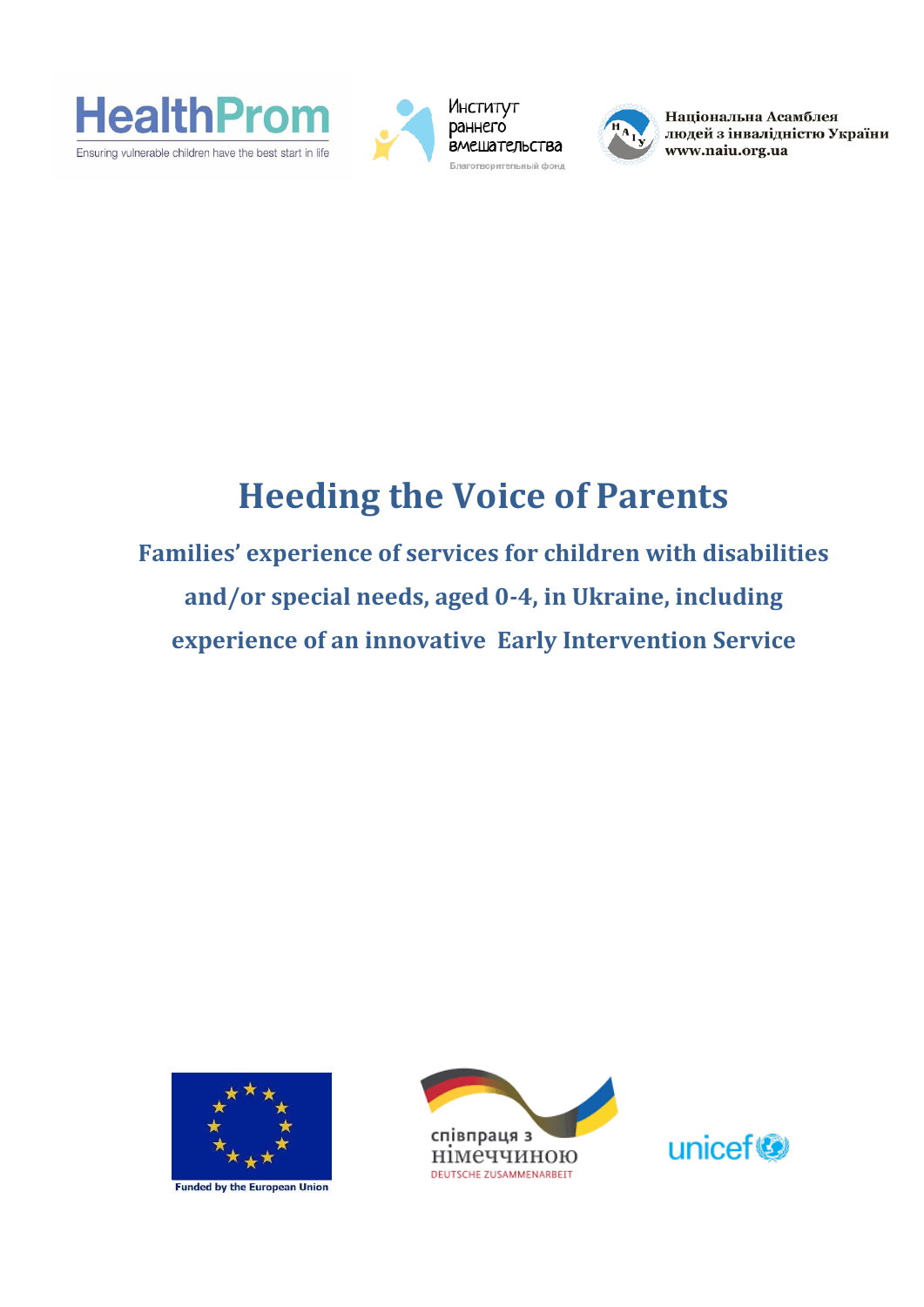## Executive Summary

The Ukrainian government has taken a number of important decisions to improve the quality of life of children with disabilities and special needs, through the process of de-institutionalisation, support for inclusive education and the development of Early Intervention services.

The main aim of this research has been to study the circumstances and needs of families bringing up children with a disability and/or special needs, up to the age of four, and their experience of receiving services, including an Early Intervention service. It examines the extent to which the availability and quality of these services correspond to the needs expressed by families.

The research was conducted in two regions of Ukraine: Kharkiv region, where Early Intervention is most developed, and Dnipro region, where the service is at an initial stage of development. 238 parents who care for a child with a disability and/or special needs under the age of 12 took part in the research. The experience of families of children of four years of age or older was studied retrospectively. Eleven representatives of the healthcare, education and social protection departments of Kharkiv and Dnipro city councils and regional administrations also took part in the research.

The research was undertaken by the Kyiv International Institute of Sociology, on the initiative of the international non-governmental organisation HealthProm (Great Britain), the Institute for Early Intervention (city of Kharkiv) and the National Assembly of People with Disabilities (Ukraine), with support from UNICEF and funded by the government of Germany and the European Union.

This was a participatory research study: at all stages in the research process it drew on the expertise, through their experience, of parents of children with a disability and/or special needs, without any reduction in scientific objectivity. The parent advisors to the study received basic training in the methods and main principles of the research.

A range of methods was used to collect and analyse the data, in order to increase reliability and validity: desk research; questionnaires and a quantitative survey; structured in-depth interviews; focus group discussions and expert structured interviews with representatives of city and regional government departments.

This research will be useful for representatives of the healthcare, education and social protection sectors, non-governmental organisations, professionals who provide services to children with disabilities and/or special needs and their families, and also for those who protect and advocate for the interests of these families.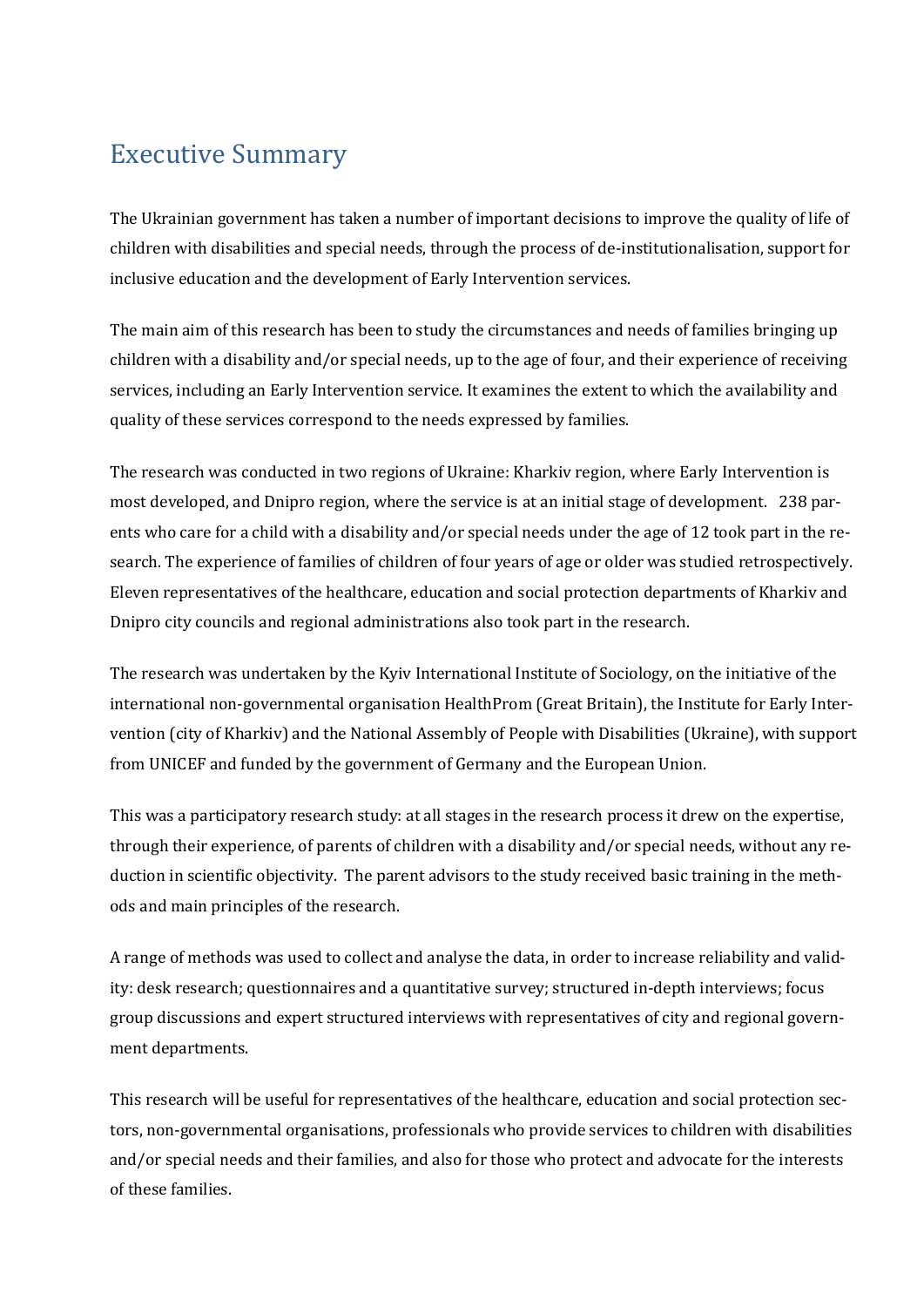## Main findings

The first section "**The impact on families of the birth and early years of a child with disabilities and/or special needs"** analyses families' experience and the factors that have a considerable impact on their quality of life: the emotional impact of giving birth to a baby with disabilities, or realising that they have developmental problems, and how this affect personal relationships within the family; everyday challenges; financial problems and employment issues; negative community attitudes; and access or lack of access to information and high-quality services.

Assessment of the psychological wellbeing of parents in the study revealed that 40% of parents have symptoms of depression. This is over six times higher than the national average in Ukraine, and more than twice as high as the figure found in similar studies among parents of children with disabilities and/or special needs in Western Europe and the United States.

The data show that most parents experience financial difficulties and challenges managing their daily routine in caring for their child. They suffer from a shrinking circle of friends and reduced contact with the outside world - magnified by physical access barriers and poor infrastructure, lack of tolerance from other people and a bureaucratic government system of services.

The research shows that the psychological wellbeing of parents is related not just to the health of the child, but to parents' abilities to manage day-to-day tasks, the quality of relationships within the family, the family's financial situation, and the extent to which they are satisfied with the services they receive. The availability of high-quality and affordable services for children and their families (education, advice, emotional support) can significantly improve parents' wellbeing and their child's quality of life. This is critically important to the creation of an environment in which the child can reach their full potential.

The second part **"Services for children with a disability and/or special needs and their families, including an Early Intervention service"** looks at the services received by the families that took part in the research, and how satisfied they were with them.

The research shows that almost all the respondents received services designed for children with disabilities and / or special needs in early childhood: 96% of respondents received more than one type of service, and 55% received five or more.

Despite the varying difficulties and needs experienced by the families who took part in the research, the vast majority - with no significant differences between the two regions - received predominantly medical services. This indicates that the medical model dominates service provision for children with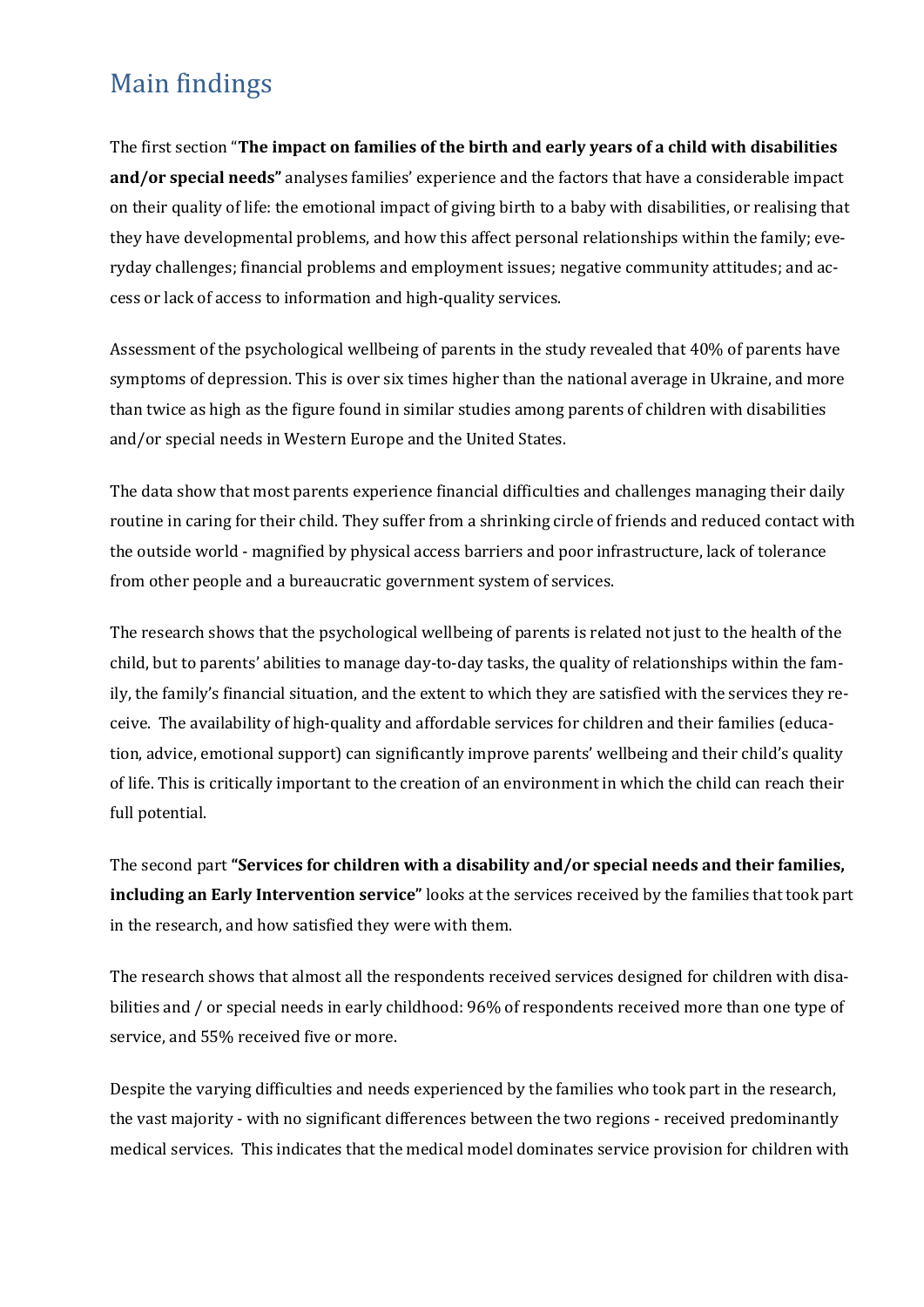disabilities and/or special needs. This, in turn, leads parents to concentrate on seeking medical treatment, without consideration for the principles of the modern biopsychosocial model, which facilitates the all-round development of the child.

Representatives of healthcare, education and social care departments articulated the view, clear also from written information they provided, that what parents of such children need most of all are treatment and rehabilitation for the child, and financial support for the family. The research shows, therefore, that the real needs of families are only partially being met.

The parents who took part in the research were critical in evaluating the current system of services provided by the state. They stated that a comprehensive, effective system to meet the needs of children and their families does not exist. Payments have to be made for services that on paper are declared to be free-of-charge.

State assistance for children with disabilities and/or special needs and their families is possible only after an application for 'disabled' status and an Individual Rehabilitation Plan (IRP). According to the parent respondents, the process of applying for this status is extremely slow and time-consuming. They state that the IRP is a formality, and that it does not take into consideration the needs of the family, or provide any real help in caring for a child with disabilities and/or special needs. In about two thirds of cases disability is acknowledged only when a child is three years old; before then children and their families do not receive any of the services or concessions that are applicable for children with disabilities.

Parents were asked to select and evaluate the service that they considered the most effective of all the services they had received. They evaluated this service according to the following criteria: their satisfaction with the quality of direct work with the child, their satisfaction with work done to assist family members and others in the child's natural environment to understand and support the child and address any relationship issues; the relationship between the parents and the professionals; the parents' experience of the way the service operates; the level of respect for parents' rights while receiving the service; the accessibility and proximity of services, and an overall score. Parents who had received Early Intervention services evaluated these services according to the same criteria.

Early Intervention is an innovative service for Ukraine that brings together medical, psychological, educational and social components. It is provided by an interdisciplinary team of professionals and is designed to support the development of children from birth to four years, with or at risk of disabilities and / or special needs, in the natural environment of the child. Early Intervention focuses on support for parents and carers, with the goal of social inclusion and to develop conditions that raise the level of participation of children and their families in everyday life.

A comparative analysis shows that Early Intervention best meets the various needs of children and families, even when compared to the service selected by parents from traditional services as the most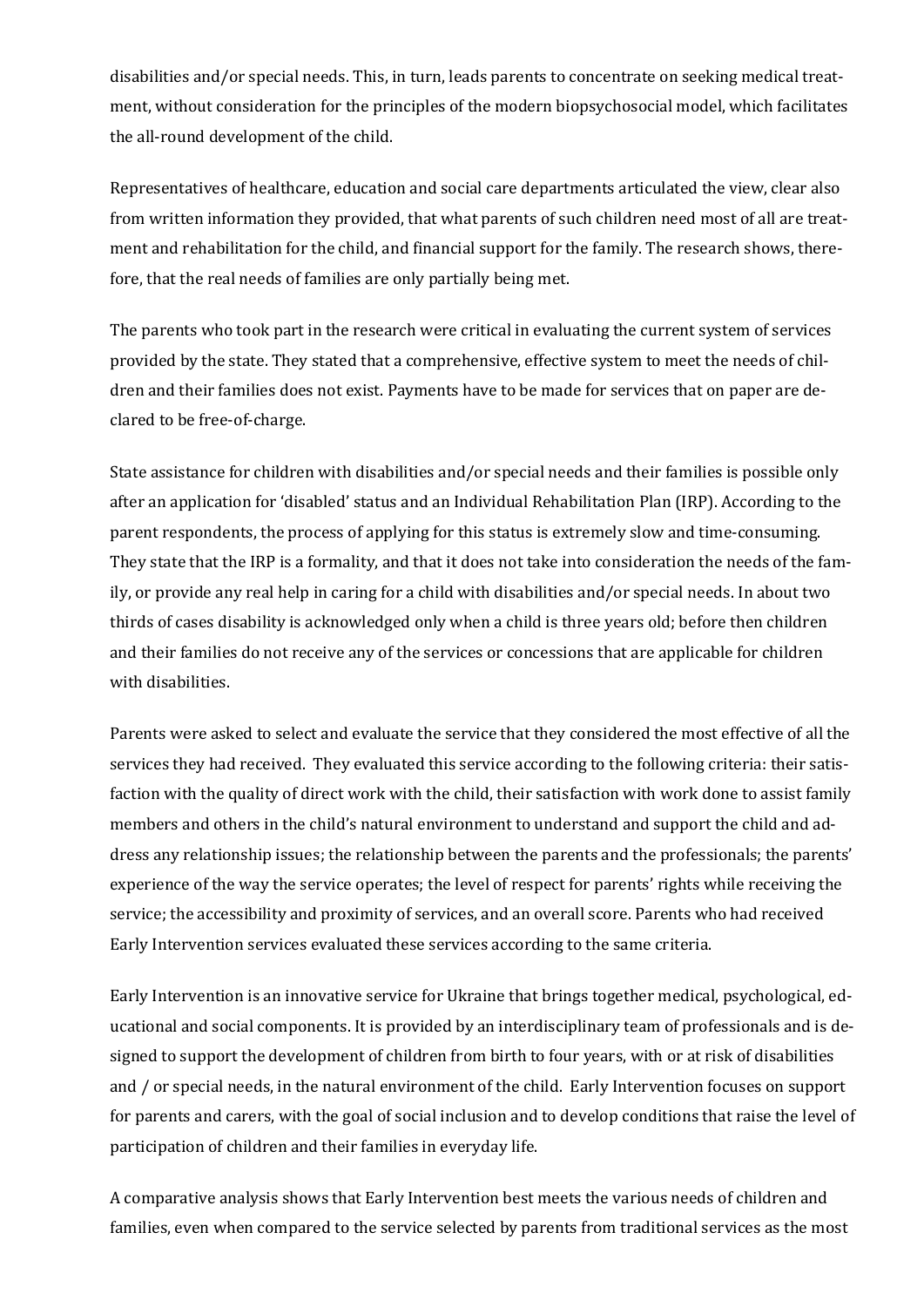effective. Parental satisfaction with the content and quality of work done to assist family members and others in the child's natural environment to understand and support the child and address any relationship issues is twice as high for Early Intervention as for other services. This support is a key factor in the quality of life of families with a child with a disability and/or special needs.

Parents of children with genetic conditions who experienced Early Intervention had half the rate of depression of parents of children with genetic conditions who had not received the service. This may be because genetic conditions like Downs Syndrome are diagnosed early, and thus the parents who accessed Early Intervention services were able to do so at the earliest stage.

Parents commented that the values and ethics of Early Intervention differ from conventional approaches, and noted how much attention was paid to the needs of the child and family. They also noted the extent to which Early Intervention professionals engaged in dialogue with parents, paid attention to parents' queries, and focused both on the improved wellbeing of the whole family, and on supporting parents to find effective ways to interact with their child.

**The third part "Finding useful approaches"** provides a quantitative and qualitative analysis of the most important aspects of services provided for children with disabilities and/or special needs and their families.

For parents, the important aspects of services are: (1) attention to the quality of life of the family, and to the personal relationships within the family; (2) respectful partnership relationships between professionals and parents; (3) a high level of professionalism, a multidisciplinary approach and service accessibility.

The research shows that to reduce the gap between the content and quality of services and the needs of families, regular monitoring and thorough, system-wide evaluation - taking into account the views of the parents who use the services - is required.

The report also includes a section of recommendations, for those responsible for developing policy, as well as for those who design and provide services within healthcare, education and social protection departments.

## **Conclusions**

1. The birth of a child with a disability and/or special needs means that families face a range of additional tasks, which relate to more than the child's health. Families suffer emotional difficulties, and the challenges of their day-to-day lives, and problems with employment and finances, put them under serious pressure. Access issues, poor infrastructure and intolerance from other people magnify these